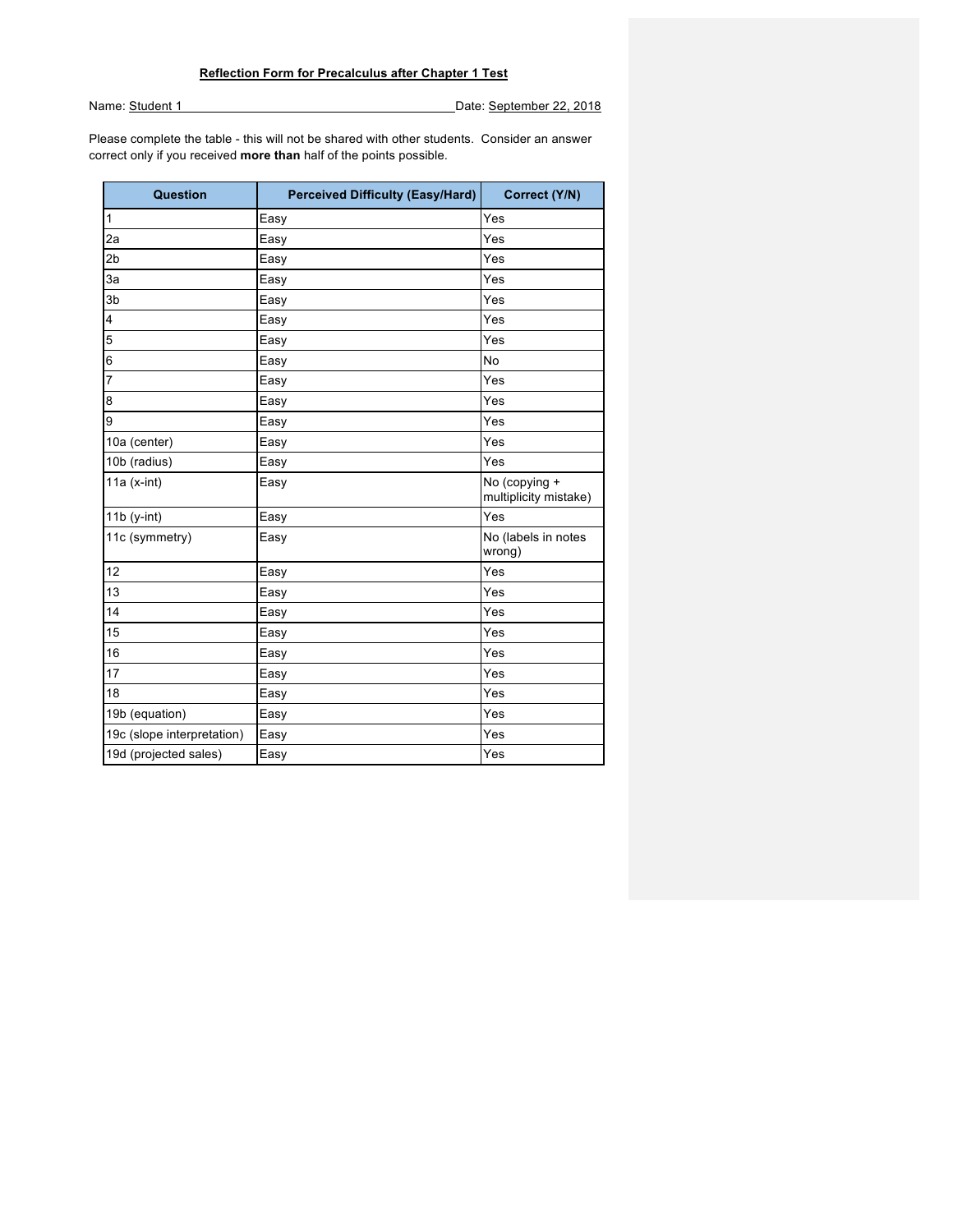Please answer the following questions as completely as possible regarding the test, and remember, there are no correct or incorrect answers.

# **1. What was your approach when taking the test. Did you do it in order? Did you scan for questions that were easy or hard? Did you see any pattern on the test?**

I started from the beginning and worked through the end, so yes I did it in order. Except, for one problem that I got halfway through and got lost in my work and went back and did it over at the end, and it seemed much easier than my first approach. I noticed that the test seemed to go almost in order that we learned the material which was nice because each question somewhat built on each other.

### **2. Look for a pattern in your perception of difficulty on the test with the correctness of your answers.**

### **a. What, if anything, do you notice about your perception compared to your performance?**

Overall, it seemed a very easy test and the problems I got wrong were due to "dumb" errors (a.k.a errors due to human mistake and not checking work not conceptual errors) including copying a 3/2 to a ⅔ or not understanding notes to myself.

### b. **How did your concern about remaining time factor in your perception of difficulty?**

No, time did not factor into my perception of difficulty.

# **c. How did your concern about remaining time factor in your performance?**

I think I rushed towards the end and did not thoroughly check through my work. On the precourse skills test I definitely went back and went over almost every answer and I did much better. This test I felt as I didn't have the time to check over it and that would've caught some of the small errors. However, after handing in the test I realized I had plenty of time and I really should have checked my answers.

**3. Now, go searching for similar patterns in your homework.** 

# **a. Were the patterns on the test consistent with your performance in the homework?**

Yes, the patterns were pretty consistent. Like the test, I thought must of the homework problems were easy and got them correct however made errors for not checking my work.

# **b. What do you notice about how you are approaching problems?**

I noticed that I did best on problems that I labelled "easy" or "hard" after I finished the problem, so that I did not start a problem thinking it was too difficult to even try.

# **c. What behaviors do you use when things seem difficult?**

**Comment [1]:** I try not to make time a factor, though sometimes it still is. If you find you need more time than you have to thoroughly check your work, please talk to me after the test and I'll typically let you continue to work on it (or come back later to finish).